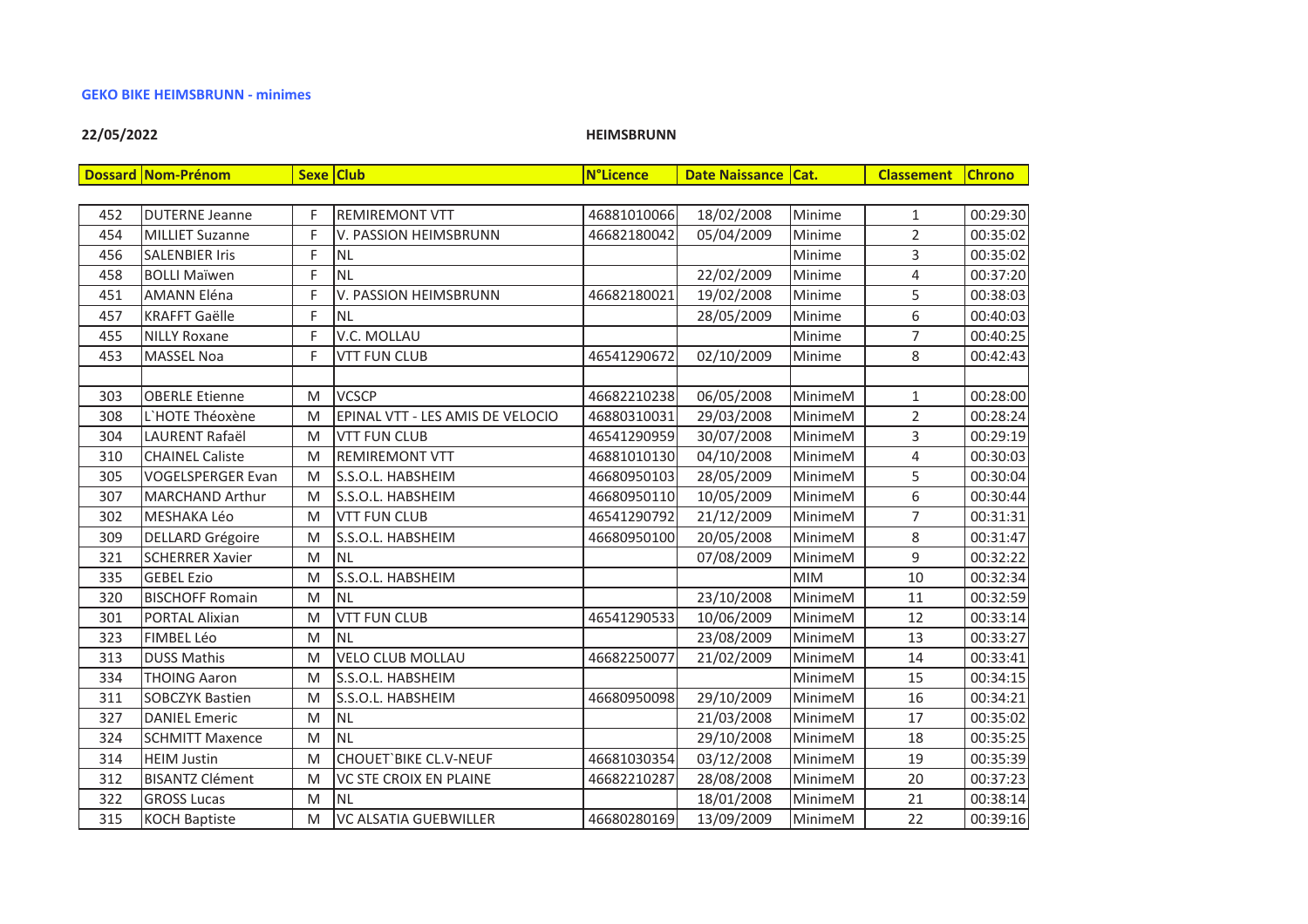| 332 | <b>PUSSINI Mattéo</b>    | M | <b>INL</b>                       |             | 06/11/2008 | MinimeM        | 23 | 00:39:18 |
|-----|--------------------------|---|----------------------------------|-------------|------------|----------------|----|----------|
| 319 | <b>TAIEB Tom</b>         | M | <b>IVC ALSATIA GUEBWILLER</b>    | 46680280215 | 13/06/2009 | MinimeM        | 24 | 00:39:51 |
| 326 | <b>GALMICHE Noah</b>     | M | INL                              |             | 29/06/2008 | MinimeM        | 25 | 00:40:18 |
| 333 | <b>KOELBEL Clément</b>   | M | <b>IV.C. STE CROIX EN PLAINE</b> |             |            | <b>MinimeM</b> | 26 | 00:40:33 |
| 306 | <b>THEVENOT Jules</b>    | M | <b>JUC HAGUENAU</b>              | 46670300484 | 10/05/2009 | MinimeM        | 27 | 00:40:52 |
| 331 | MEYER-KOEBERLE Hugo      | M | <b>INL</b>                       |             |            | <b>MinimeM</b> | 28 | 00:41:29 |
| 330 | <b>DSIURDSI Baptiste</b> | M | INL                              |             | 08/05/2010 | MinimeM        | 29 | 00:41:54 |
| 317 | <b>SALMERON Mathieu</b>  | M | <b>IENTENTE CYCLISTE COLMAR</b>  | 46680290550 | 29/05/2009 | MinimeM        | 30 | 00:50:37 |

Course chronométrée avec l'application Chrono-Sport / www.soft-creation.fr/chrono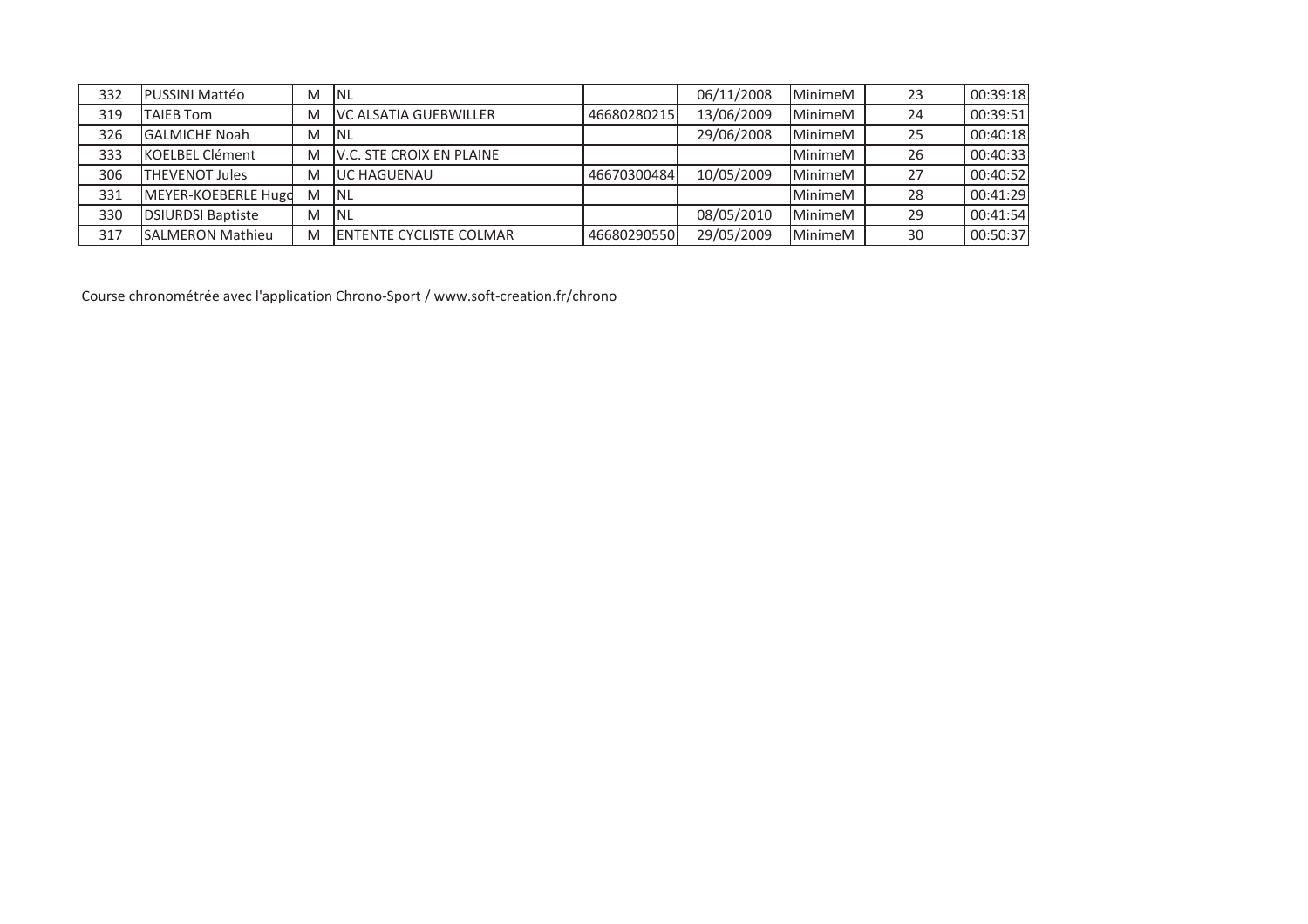# **GEKO BIKE HEIMSBRUNN - benjamins**

# 22/05/2022

# **HEIMSBRUNN**

| Dossard Nom-Prénom          | <b>Sexe</b> | <b>Club</b>                   | <b>N°Licence</b> | <b>Date Naissance</b> | <b>Classement</b> | <b>Chrono</b> |
|-----------------------------|-------------|-------------------------------|------------------|-----------------------|-------------------|---------------|
| 393 CANONICO Noémie         | F           | V. PASSION HEIMSBRUNN         | 46682180035      | 04/12/2010            | 1                 | 00:20:14      |
| 398 OHL Louison             | F           |                               | 46670160109      | 05/05/2011            | $\overline{2}$    | 00:20:16      |
| 391 MARCHAND Charlotte      | F           | S.S.O.L. HABSHEIM             | 46680950111      | 09/09/2011            | 3                 | 00:20:22      |
| 392 MEYER Lola              | F           | S.S.O.L. HABSHEIM             | 46680950113      | 08/08/2010            | 4                 | 00:20:24      |
| 394 BIECHY Elisa            | F           | <b>MUNSTER BIKE CLUB</b>      | 46680060056      | 22/04/2011            | 5                 | 00:23:04      |
| 397 ENDERLIN Mariah         | F           | <b>NL</b>                     |                  |                       | 6                 | 00:26:04      |
| 395 DIESTRO Zoé             | F           | <b>NL</b>                     |                  |                       | $\overline{7}$    | 00:29:20      |
| 396 HUNZIGER Léa            | F           | <b>NL</b>                     |                  |                       | 8                 | 00:30:06      |
|                             |             |                               |                  |                       |                   |               |
| 351 GRIESBAECHER Jules      | M           | UC HAGUENAU                   | 46670300427      | 25/03/2010            | $\mathbf{1}$      | 00:17:49      |
| 352 ROBERT Marceau          | M           | S.S.O.L. HABSHEIM             | 46680950097      | 24/01/2011            | $\overline{2}$    | 00:18:07      |
| 360 SOBCZYK Florian         | M           | S.S.O.L. HABSHEIM             | 46680950099      | 25/03/2011            | 3                 | 00:18:18      |
| 355 NOEL Gianni             | M           | <b>REMIREMONT VTT</b>         | 46881010295      | 15/12/2011            | $\overline{4}$    | 00:18:31      |
| 358 CARRAT Nils             | M           | S.S.O.L. HABSHEIM             | 46680950120      | 14/09/2010            | 5                 | 00:18:32      |
| 353 MANNEVILLE Malo         | M           | <b>VTT FUN CLUB</b>           | 46541290570      | 23/10/2010            | 6                 | 00:18:33      |
| 354 FEBVRE Martin           | M           | <b>REMIREMONT VTT</b>         | 46881010265      | 12/03/2010            | $\overline{7}$    | 00:19:38      |
| 359 BENTZINGER Mathieu      | M           | <b>VC STE CROIX EN PLAINE</b> | 46682210269      | 07/10/2010            | 8                 | 00:19:54      |
| 367 MENYHART Noan           | M           | <b>NL</b>                     |                  | 25/01/2010            | $\mathsf g$       | 00:20:11      |
| 365 DORGNIER Noé            | M           | <b>NL</b>                     |                  | 15/08/2010            | 10                | 00:20:26      |
| 357 GROSJEAN Marcel         | M           | <b>REMIREMONT VTT</b>         | 46881010314      | 01/06/2011            | 11                | 00:20:27      |
| 368 HIRTZLIN Mathis         | M           | <b>NL</b>                     |                  | 10/06/2010            | 12                | 00:21:04      |
| 370 VILLARD Mathis          | M           | <b>NL</b>                     |                  | 02/07/2011            | 13                | 00:21:31      |
| 361 IANNONE BINGLER Nicolas | M           | <b>CHOUET'BIKE CL.V-NEUF</b>  | 46681030251      | 31/05/2010            | 14                | 00:22:14      |
| 376 CALIGARO Sacha          | M           | <b>NL</b>                     |                  | 27/08/2010            | 15                | 00:22:20      |
| 371 SPEYBROK malo           | M           | <b>NL</b>                     |                  | 08/10/2010            | 16                | 00:22:20      |
| 373 RUSTAND Hugo            | M           | <b>NL</b>                     |                  | 28/06/2010            | 17                | 00:22:23      |
| 378 CHARMONT Baptiste       | M           | <b>NL</b>                     |                  | 05/06/2011            | 18                | 00:22:26      |
| 382 GALMICHE Timéo          | M           | <b>NL</b>                     |                  |                       | 19                | 00:22:40      |
| 380 DORIAL Thomas           | M           | <b>NL</b>                     |                  |                       | 20                | 00:22:53      |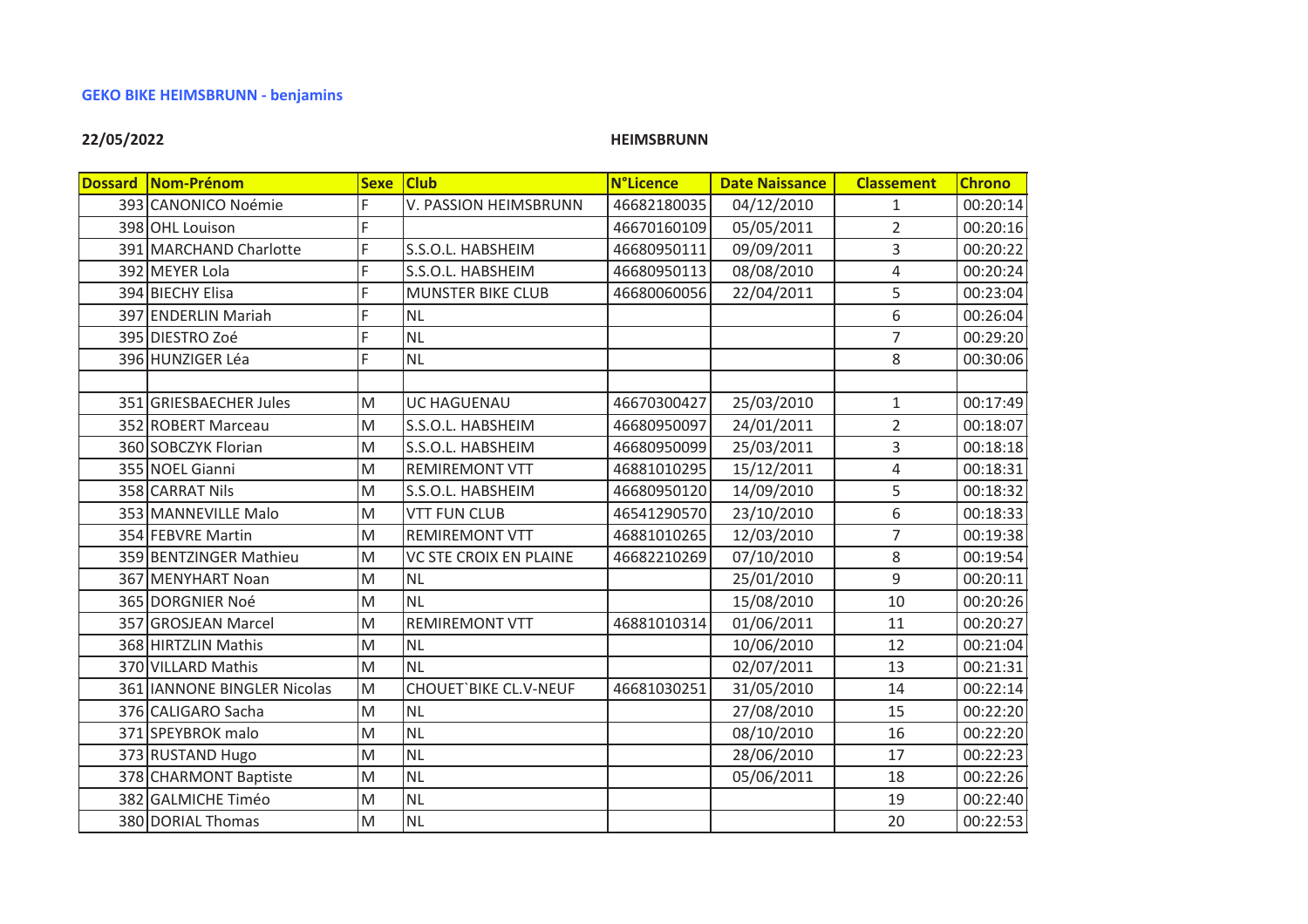| 377 GUMB Aaron       | ΙM | <b>INL</b>                   |             | 31/01/2010 | 21  | 00:22:54 |
|----------------------|----|------------------------------|-------------|------------|-----|----------|
| 372 KELBERT timothei | ΙM | <sup>I</sup> NL              |             | 14/10/2020 | 22  | 00:23:46 |
| 363 RIFFARD Louis    | ΙM | CHOUET`BIKE CL.V-NEUF        | 46681030307 | 18/02/2011 | 23  | 00:24:21 |
| 362 LOZAC`H Maxence  | ΙM | <b>CHOUET'BIKE CL.V-NEUF</b> | 46681030403 | 29/11/2011 | 24  | 00:26:18 |
| 381 DUHAUT Charlie   | ΙM | INL                          |             |            | 25  | 00:26:33 |
| 375 ADDAD Samy       | ΙM | <b>INL</b>                   |             | 21/11/2011 | 26  | 00:27:57 |
| 374 SALETA Mathys    | ΙM | Inl                          |             | 06/11/2011 | 27  | 00:28:10 |
| 364 GROUT Lucas      | ΙM | VILLERUPT TOUS TEMPS         | 46540100012 | 08/01/2011 | 28  | 00:29:40 |
| 356 GURY Corentin    | ΙM | <b>EVOLUTION VTT ST DIE</b>  | 46881090309 | 09/07/2011 | ABD |          |

Course chronométrée avec l'application Chrono-Sport / www.soft-creation.fr/chrono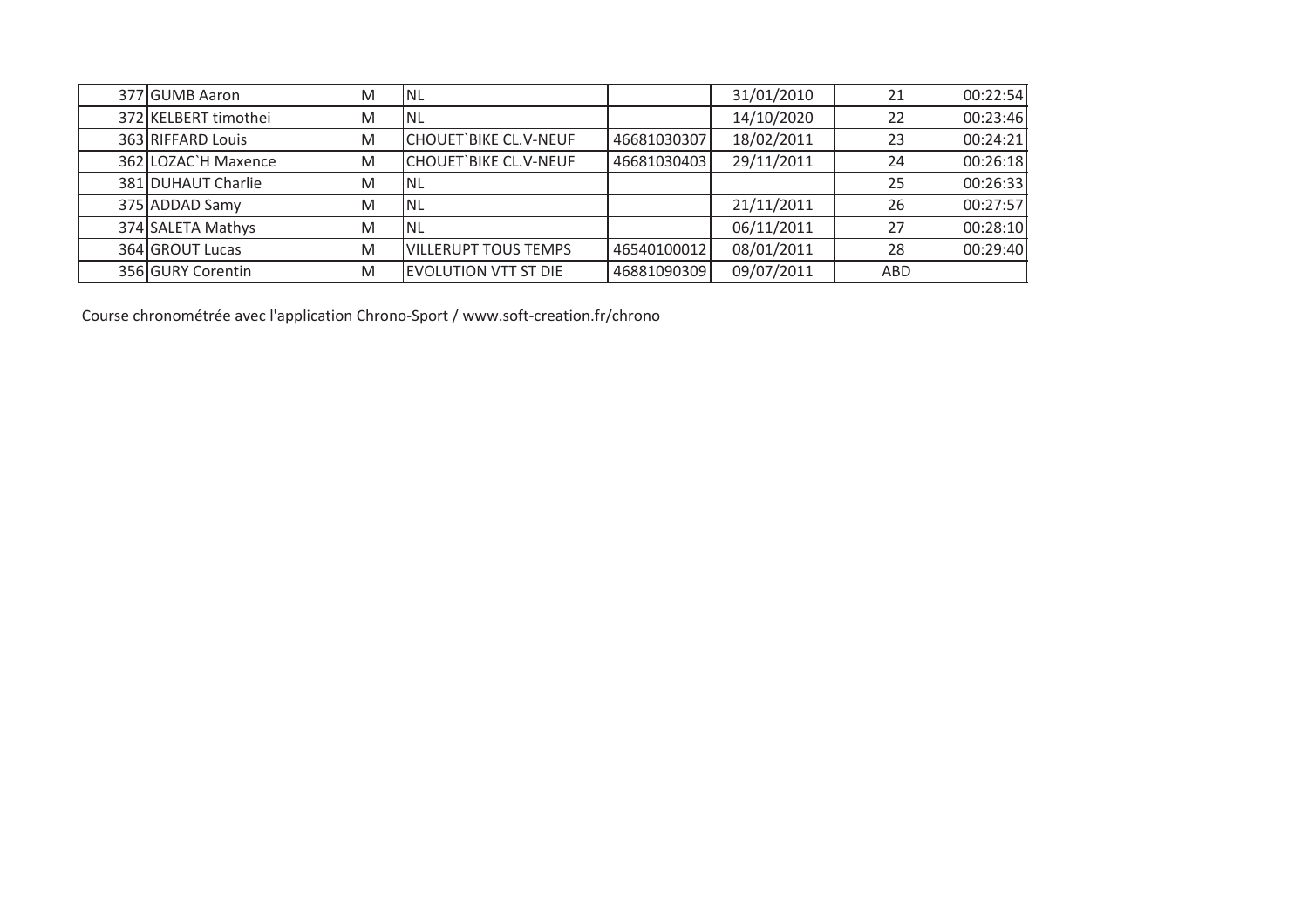# 22/05/2022

**HEIMSBRUNN** 

| Dossard Nom-Prénom       | <b>Sexe</b> | <b>Club</b>                    | <b>N°Licence</b> | <b>Date Naissance</b> | classement     | <b>Chrono</b> |
|--------------------------|-------------|--------------------------------|------------------|-----------------------|----------------|---------------|
| 432 TALLEUX Anaée        | F           | S.S.O.L. HABSHEIM              | 46680950121      | 10/10/2012            | $\mathbf{1}$   | 00:13:34      |
| 431 BIGOT Albane         | F           | S.S.O.L. HABSHEIM              | 46680950115      |                       | $\overline{2}$ | 00:13:36      |
| 434 HIRTZLIN Jeanne      | F           | <b>NL</b>                      |                  | 18/12/2012            | 3              | 00:17:07      |
| 436 SPANNAGEL Eléna      | F           | <b>NL</b>                      |                  | 06/12/2013            | 4              | 00:20:28      |
| 435 DIESTRO Luna         | F           | NL                             |                  |                       |                | 1T            |
| 438 BARTHEL Léontine     | F           | <b>NL</b>                      |                  |                       |                | 1T            |
|                          |             |                                |                  |                       |                |               |
| 407 BIECHY Edouard       | M           | <b>MUNSTER BIKE CLUB</b>       | 46680060055      | 02/11/2012            | $\mathbf{1}$   | 00:11:43      |
| 401 FELTIN Gaétan        | M           | <b>VTT FUN CLUB</b>            | 46541290581      | 20/02/2012            | $\overline{2}$ | 00:12:19      |
| 405 MENNY Esteban        | M           | V. PASSION HEIMSBRUNN          | 46682180044      | 01/07/2012            | 3              | 00:12:38      |
| 410 KOEHL Arthur         | M           | NL                             |                  | 13/08/2012            | 4              | 00:13:08      |
| 409 HUMMEL Maxence       | M           | <b>NL</b>                      |                  | 18/09/2012            | 5              | 00:13:27      |
| 421 VAUTRAIN Gustave     | M           | <b>NL</b>                      |                  | 18/07/2012            | 6              | 00:13:43      |
| 403 MELLARD Augustin     | M           | <b>VTT FUN CLUB</b>            | 46541290768      | 23/10/2013            | 7              | 00:13:43      |
| 408 CABLIGLIERA Baptiste | M           | İNL                            |                  | 30/05/2012            | 8              | 00:13:44      |
| 404 HANS Luc             | M           | <b>MUNSTER BIKE CLUB</b>       | 46680060042      | 05/08/2012            | 9              | 00:14:05      |
| 411 SALENBIER Alexis     | M           | NL                             |                  | 17/10/2012            | 10             | 00:14:13      |
| 413 CLAUDEL Jean         | M           | <b>NL</b>                      |                  | 15/06/2012            | 11             | 00:14:39      |
| 402 LEBOUBE Félicien     | M           | <b>EVOLUTION VTT ST DIE</b>    | 46881090277      | 27/09/2013            | 12             | 00:14:45      |
| 412 DANNENMULLER Timéo   | M           | NL                             |                  | 12/05/2012            | 13             | 00:15:05      |
| 418 TRAPP Joshua         | M           | İNL                            |                  | 06/12/2012            | 14             | 00:15:27      |
| 415 FRITSCH Martin       | M           | <b>ENTENTE CYCLISTE COLMAR</b> | 46680290654      | 03/12/2012            | 15             | 00:15:27      |
| 417 BOLLI Clément        | M           | İNL                            |                  | 17/08/2012            | 16             | 00:16:04      |
| 419 VILLARD Nathan       | M           | NL                             |                  | 05/02/2013            | 17             | 00:16:12      |
| 420 MORELLE Léo          | M           | NL                             |                  | 28/09/2013            | 18             | 00:16:13      |
| 422 RENCKER Tiago        | M           | NL                             |                  | 30/06/2013            | 19             | 00:17:04      |
| 423 SPIESS valentin      | M           | İNL                            |                  | 08/12/2013            | 20             | 00:20:25      |
| 414 FAURIAUX Siméon      | M           | <b>ENTENTE CYCLISTE COLMAR</b> | 46680290670      | 05/06/2013            | 21             | 00:20:43      |
| 416 VICQ Maël            | M           | <b>ENTENTE CYCLISTE COLMAR</b> | 46680290661      | 01/06/2012            |                | 1T            |

Course chronométrée avec l'application Chrono-Sport / www.soft-creation.fr/chrono